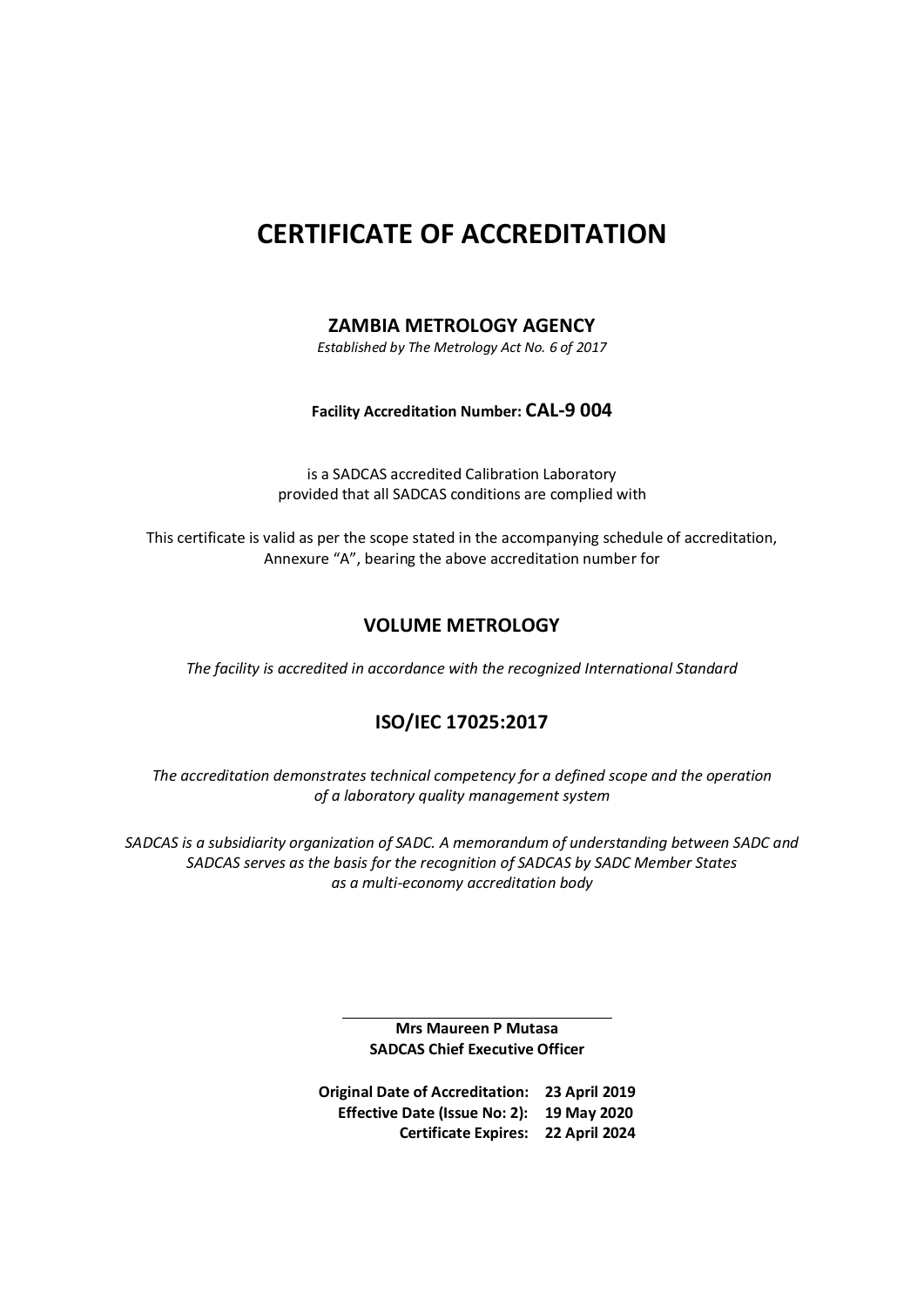

# ANNEXURE A

### **SCHEDULE OF ACCREDITATION**

### **VOLUME METROLOGY**

# **Laboratory Accreditation Number: CAL-9 004 (ISO/IEC 17025:2017)**

|                                                            | <b>Permanent Address of Laboratory</b>                                         |                                                 | <b>Technical Signatories</b>                     |                                                       | E Mwelwa (All Items)                                                                                               |  |
|------------------------------------------------------------|--------------------------------------------------------------------------------|-------------------------------------------------|--------------------------------------------------|-------------------------------------------------------|--------------------------------------------------------------------------------------------------------------------|--|
| Lusaka<br>Zambia                                           | Zambia Metrology Agency<br>Plot 4526, Lechwe House<br>Freedom Way, South End   |                                                 |                                                  |                                                       |                                                                                                                    |  |
| <b>Postal Address</b><br>P O Box 30989<br>Lusaka<br>Zambia |                                                                                |                                                 | <b>Nominated Representative :</b><br>F Hamutunda |                                                       |                                                                                                                    |  |
| <u>Tel</u>                                                 | +260 211 222 294                                                               |                                                 | <b>Issue No</b>                                  | 03                                                    |                                                                                                                    |  |
| Cell<br>Fax                                                | +260 977 776 062<br>+260 211 222 297                                           |                                                 | Date of Issue<br><b>Expiry Date</b>              |                                                       | 19 May 2020<br>22 April 2024                                                                                       |  |
| Email                                                      | Fredrick.Hamutunda@zma.org.zm                                                  |                                                 |                                                  |                                                       |                                                                                                                    |  |
| <b>ITEM</b>                                                | <b>MEASURED</b><br><b>QUANTITY OR TYPE</b><br>OF GAUGE OR<br><b>INSTRUMENT</b> | <b>METHOD</b>                                   |                                                  | <b>RANGE OF</b><br><b>MEASURED</b><br><b>QUANTITY</b> | <b>CALIBRATION AND</b><br><b>MEASUREMENT</b><br><b>CAPABILITY EXPRESSED</b><br><b>AS AN UNCERTAINTY</b><br>$(\pm)$ |  |
| 3                                                          | <b>Volumetric Measures</b>                                                     |                                                 |                                                  |                                                       |                                                                                                                    |  |
| 3.1                                                        | Piston pipettes                                                                | Internal: MOP 052                               |                                                  | $5 \mu \ell$ to $100 \mu \ell$                        | $0.4 \mu \ell$                                                                                                     |  |
|                                                            |                                                                                | Reference: SANAS TR 47,                         |                                                  | 100 µe to 200 µe                                      | $0.6 \mu \ell$                                                                                                     |  |
|                                                            |                                                                                | R111-1, EURAMET/cq-<br>18/v.04, ISO 8655 -6 and |                                                  | 200 µe to 1 000 µe                                    | $3,0 \mu \ell$                                                                                                     |  |
|                                                            |                                                                                | Sartorius WRC 6002-<br>e90121                   |                                                  | 1 000 µe to 10 000 µe                                 | $30 \mu \ell$                                                                                                      |  |

Original date of accreditation: 23 April 2019 **Page 1 of 2 Page 1 of 2** 

The CMC, expressed as an expanded uncertainty of measurement, is stated as the standard uncertainty of measurement multiplied by a coverage factor k = 2, corresponding to a confidence level of approximately 95%.